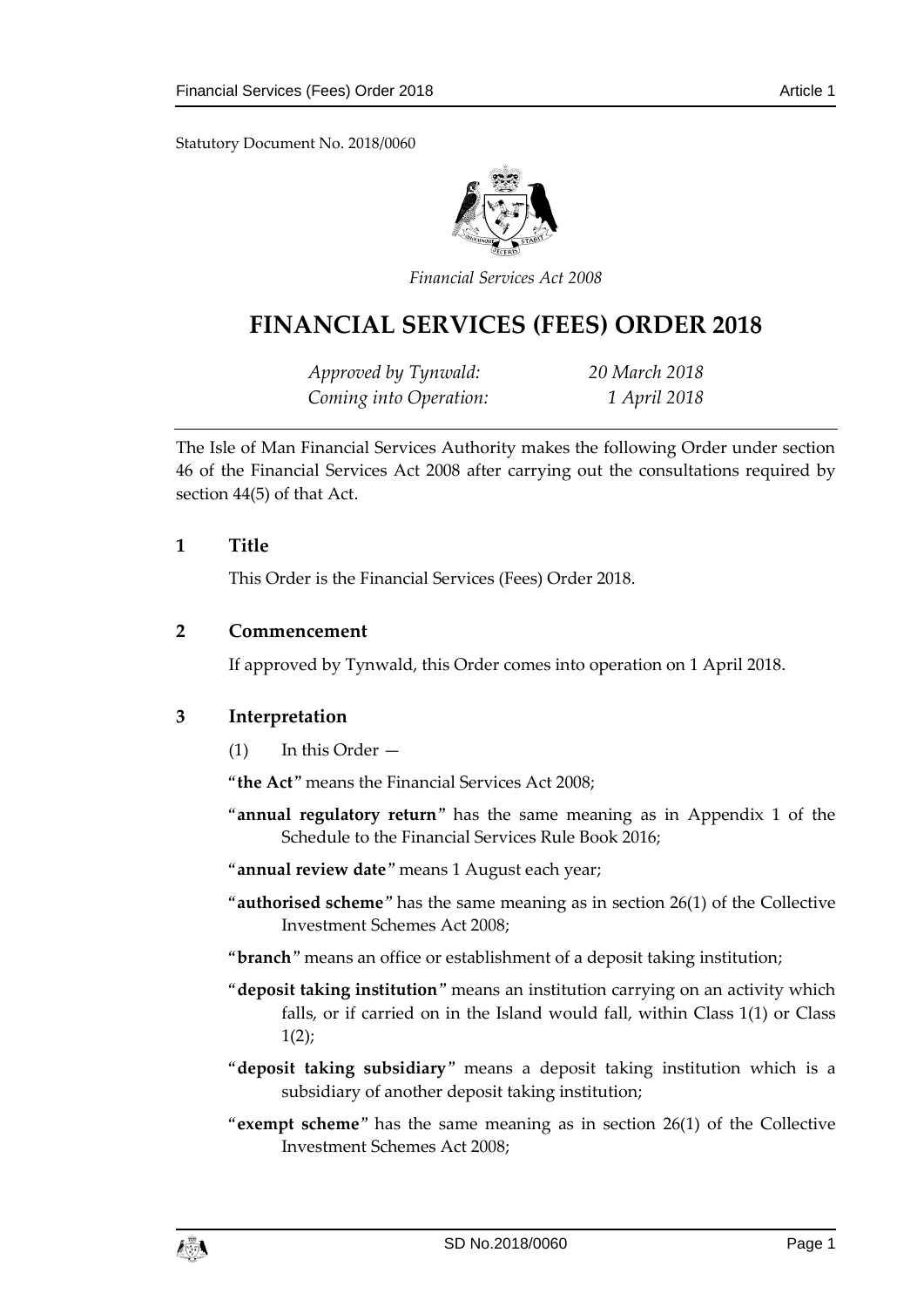- "**exempt-type scheme**" means a scheme which does not, but would be an exempt scheme if it did, comply with paragraph 1(2) of Schedule 3 to the Collective Investment Schemes Act 2008;
- "**experienced investor fund**" has the same meaning as in regulation 3(1) of the Collective Investment Schemes (Experienced Investor Fund) Regulations 2010;
- "**full international scheme**" has the same meaning as in Schedule 2 to the Collective Investment Schemes Act 2008;
- "**lead regulator**", in relation to a deposit taking institution, means the regulatory authority which, in accordance with the principles of the Basel Committee on Banking Supervision, is responsible for the prudential or consolidated regulation of the institution;
- "**nominee exemption**" means an exemption contained in paragraph 4.4, 4.5 or 5.1 of Schedule 1 to the Financial Services (Exemptions) Regulations 2011;
- "**professional investor fund**" has the same meaning as in article 2(1) of the Financial Supervision (Professional Investor Fund) (Exemption) Order 1999;
- "**scheme**" has the same meaning as in the Collective Investment Schemes Act 2008.
- (2) References in this Order to
	- (a) a class of regulated activities are to regulated activities of a class specified in Schedule 1 to the Regulated Activities Order 2011;
	- (b) a numbered class, or to a numbered paragraph of such a class ("subclass"), are to the class of regulated activities so numbered in Schedule 1 to that Order, or to the paragraph so numbered of that class, as the case may be.

## **4 Application fees and annual fees**

- (1) Subject to paragraphs (2) to (8) and to articles 5 to 10, in relation to a licence to carry on regulated activities of a description specified in column 2 of Table 1 in the Schedule ("Table 1"), the following fees are payable —
	- (a) on initial application for the licence, the application fee specified in column 3 of Table 1;
	- (b) on application for an amended licence to carry on regulated activities falling within any class where the applicant does not already hold a licence to carry on activities falling within that class, the application fee specified in column 3 of Table 1;
	- (c) on application for an amended licence to carry on additional activities falling within any class where the applicant already

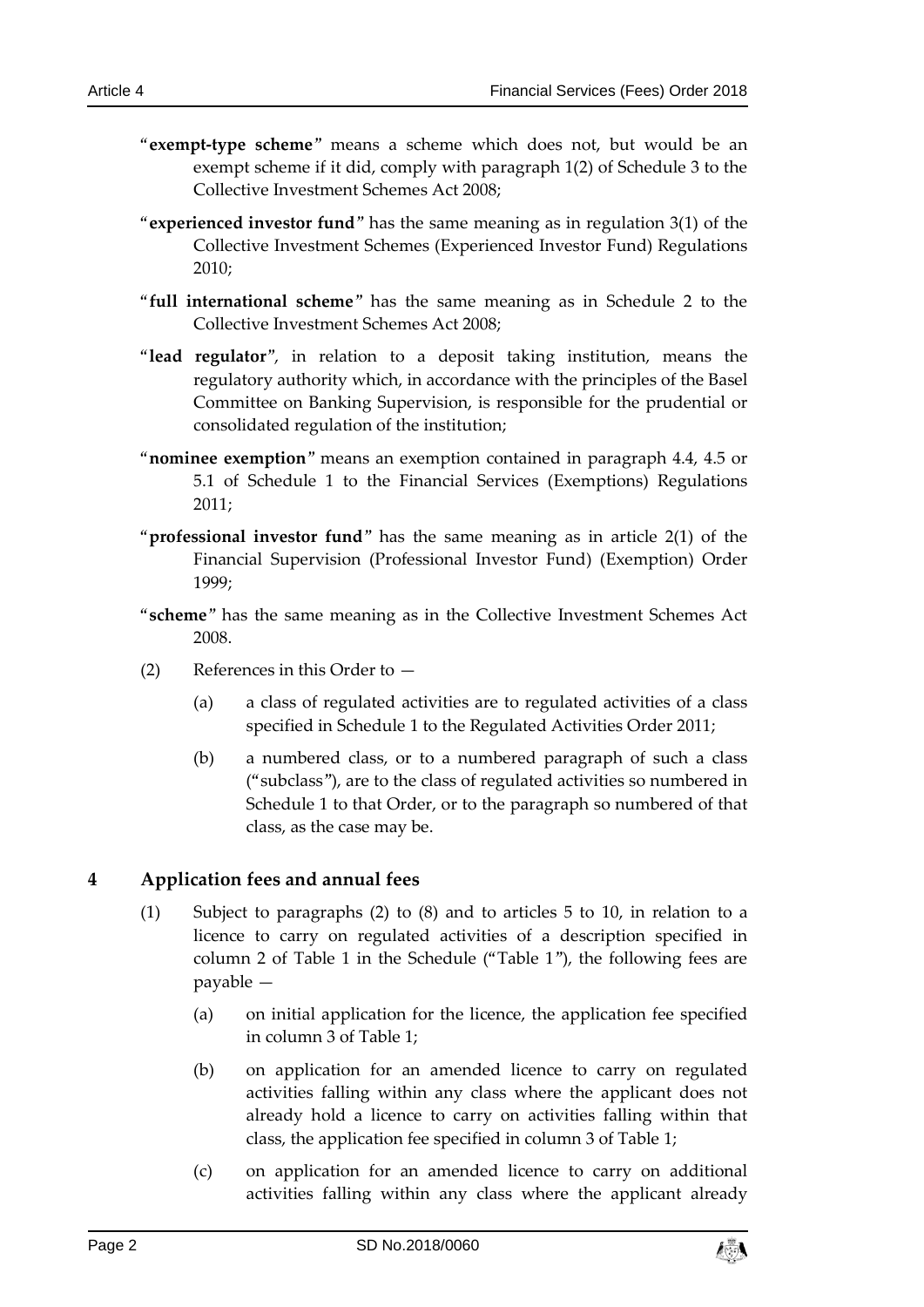holds a licence to carry on certain activities falling within that class, an application fee of £527; and

- (d) on every annual review date while the licence is in force, an annual fee of the amount specified in, or calculated in accordance with, column 4 of Table 1.
- (2) Where Table 1 refers to Table 2 in the Schedule ("Table 2"), Table 2 must also be referred to when calculating the appropriate fee.
- (3) For the purposes of paragraphs  $(1)(a)$  and  $(d)$ , and  $(4)$  to  $(6)$ , Classes 2 and 3 together shall be treated as one single class, and Classes 4 and 5 together shall be treated as one single class.
- $(4)$  If
	- (a) different fees are specified in Table 1 in relation to regulated activities of different descriptions within one single class; and
	- (b) a licence to carry on regulated activities of more than one such description is applied for or issued, as the case may be, or regulated activities of more than one such description are carried on at the annual review date,

only the highest application fee and the highest annual fee, as the case may be, is payable for that class.

- (5) In the first year of licensing the proportion of the annual fee relating to the period from the date of issue of the licence until the next annual review date (calculated pro rata in accordance with article 7) is due and payable on the issue of the licence.
- (6) In the first year  $-$ 
	- (a) in which an additional class or subclass of regulated activity is added to an existing licence; or
	- (b) in the case of a licenceholder licensed to carry on the regulated activity of Class 1(1) or Class 1(2) and for whom the Authority is the lead regulator, in which a new branch or deposit taking subsidiary outside the Isle of Man is established,

the proportion of any increased annual fee relating to the period from the date of issue of the amended licence, or establishment of the branch or subsidiary, as the case may be, until the next annual review date (calculated pro rata in accordance with the formula in article 7) is due and payable on the issue of the amended licence, or date of establishment.

- (7) Fees under this article shall be payable
	- (a) in the case of an application fee, by the applicant for the licence;
	- (b) in the case of an annual fee, by the licenceholder.
- (8) Application fees and annual fees are not refundable.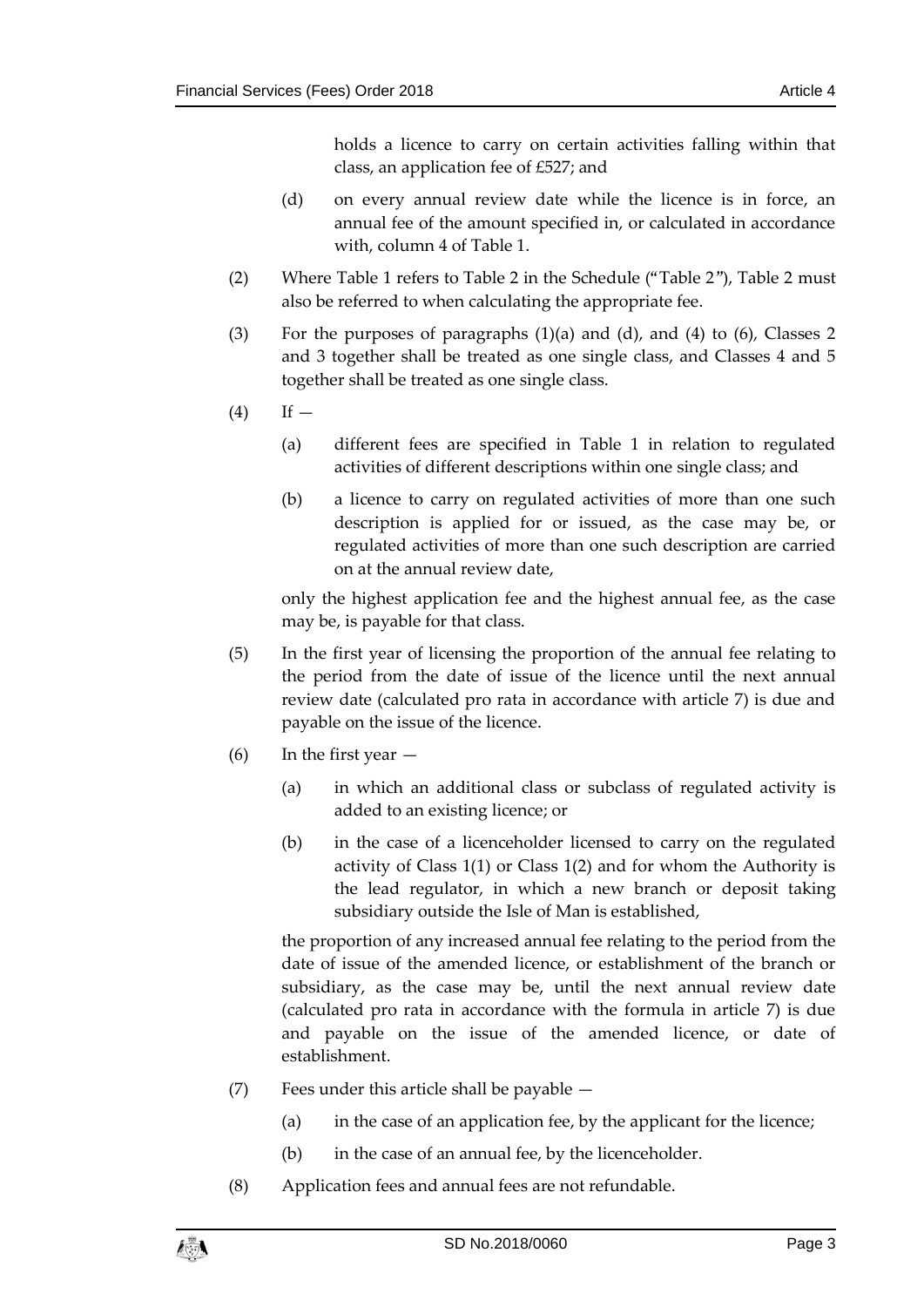### **5 Incidental Class 4 regulated activities for licenceholders carrying on Class 3 regulated activities**

Where a licenceholder is licensed to carry on Class 3 regulated activities, and conducts Class 4 regulated activities solely in respect of collective investment schemes and subsidiaries and associated entities of such schemes, including the establishment and winding up of such entities, the annual fees in rows 23 and 24 of Table 1 are substituted with a fee of £527. No application fee will be payable in such circumstances.

## **6 Exempt managers of experienced investor funds and professional investor funds**

The fees in row 19 of Table 1 are not payable for regulated activities falling with paragraph (9) of Class 3 if those activities are undertaken only in respect of exempt managers of experienced investor funds and professional investor funds within the meaning of paragraph 3.3 of Schedule 1 to the Financial Services (Exemptions) Regulations 2011.

#### **7 Class 4 and Class 5 fees**

The annual fee payable under rows 23 or 24 of Table 1 must be calculated in accordance with Table 2 by reference to the total number of companies, foundations, partnerships and trusts for which the licenceholder (and any subsidiary companies of the licenceholder carrying on Class 4 or 5 activity by virtue of a nominee exemption) carries on any Class 4 or 5 activity.

#### **8 Pro rata annual fees**

Where a licence is issued on a date other than the annual review date, the annual fee shall be calculated in accordance with the following formula (rounded up to the nearest  $£50$ )  $-$ 

#### F x N 12

Where —

F is the annual fee which would be payable apart from this article; and

 $N$  is the number of months between the date on which either  $-$ 

the licence is issued and the next annual review date; or

in the circumstances set out in article  $4(6)(b)$ , the number of months between the date of the establishment of such a branch or deposit taking subsidiary and the next annual review date,

counting a part of a month as a complete month.

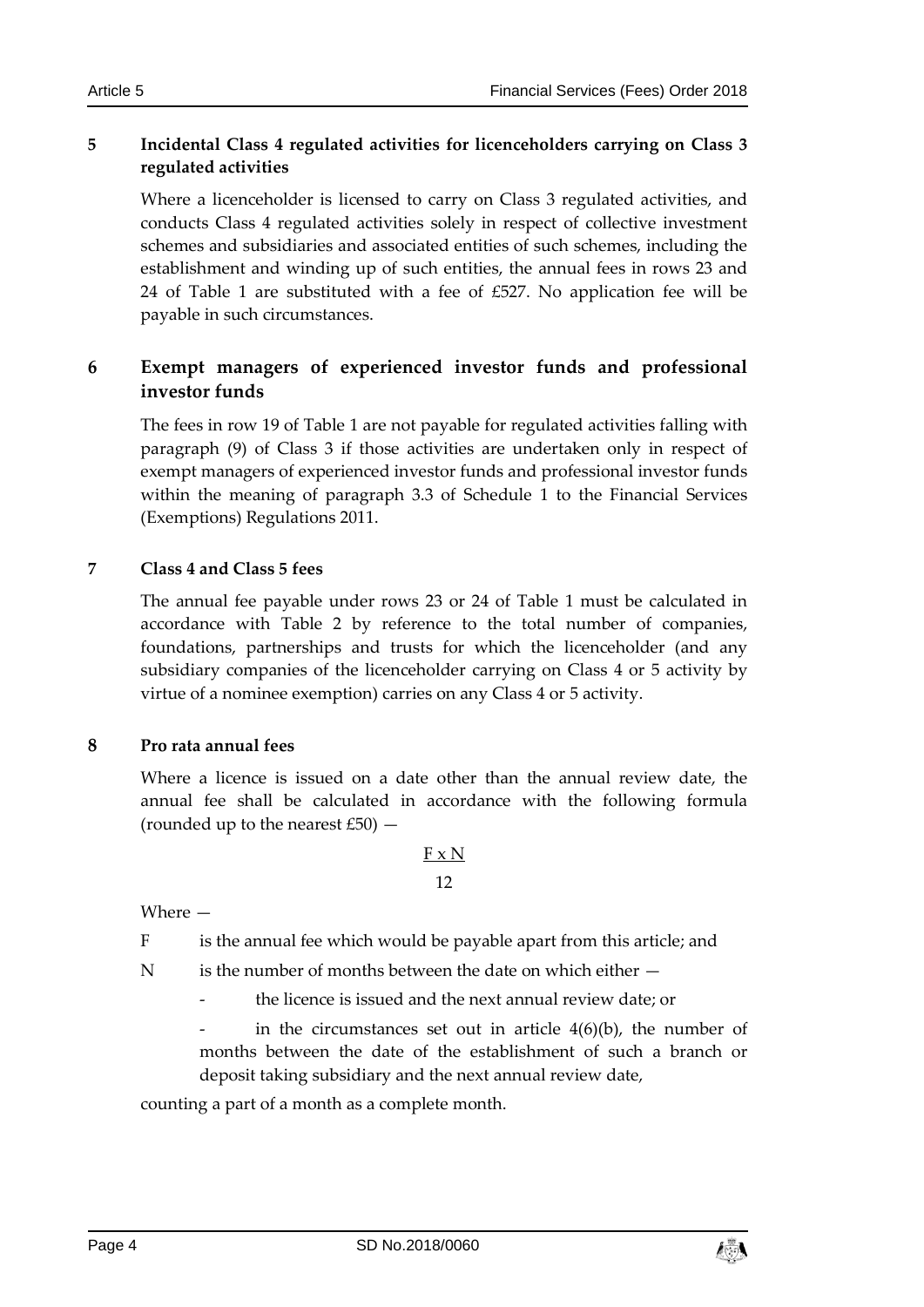#### **9 Fees for licenceholders in liquidation**

- (1) Where a licenceholder is in solvent liquidation at the annual review date, the relevant annual fee is payable in accordance with Table 1.
- (2) Where a licenceholder is in insolvent liquidation at the annual review date, the annual fee is £269.

#### **10 Fees for Class 1 licenceholders**

- (1) Where a licenceholder is licensed to carry on Class 1(1) regulated activity and applies to conduct Class 1(2) regulated activity, no application fee is payable.
- (2) If the application in (1) is successful, the unexpired balance of the annual fee paid by the licenceholder shall be applied towards the first annual fee payable in respect of the new licence.

#### **11 Additional fees for management or administration of overseas schemes**

- (1) Where a licenceholder which is licensed to carry on regulated activities within paragraphs (1) or (2) of Class 3 (manager or administrator) in relation to schemes established outside the Isle of Man but that are administered or managed in the Isle of Man ("overseas schemes"), apart from experienced investor funds and professional investor funds, there shall be added to the amount specified in column 4 of rows 12 and/or 13 of Table 1 the sum of £527 for each overseas scheme when the licence is issued or on the annual review date, as the case may be.
- (2) In relation to the annual fee, the number of overseas schemes will be taken as the number of overseas schemes that have been notified to the Authority as at 30 April before the annual review date, or in the licence application, as the case may be. No additional fee will be collected if the number of overseas schemes increases between annual review dates.

#### **12 Revocation**

The Financial Services (Fees) Order 2017<sup>1</sup> is revoked.

<sup>1</sup> SD 2017/0035



1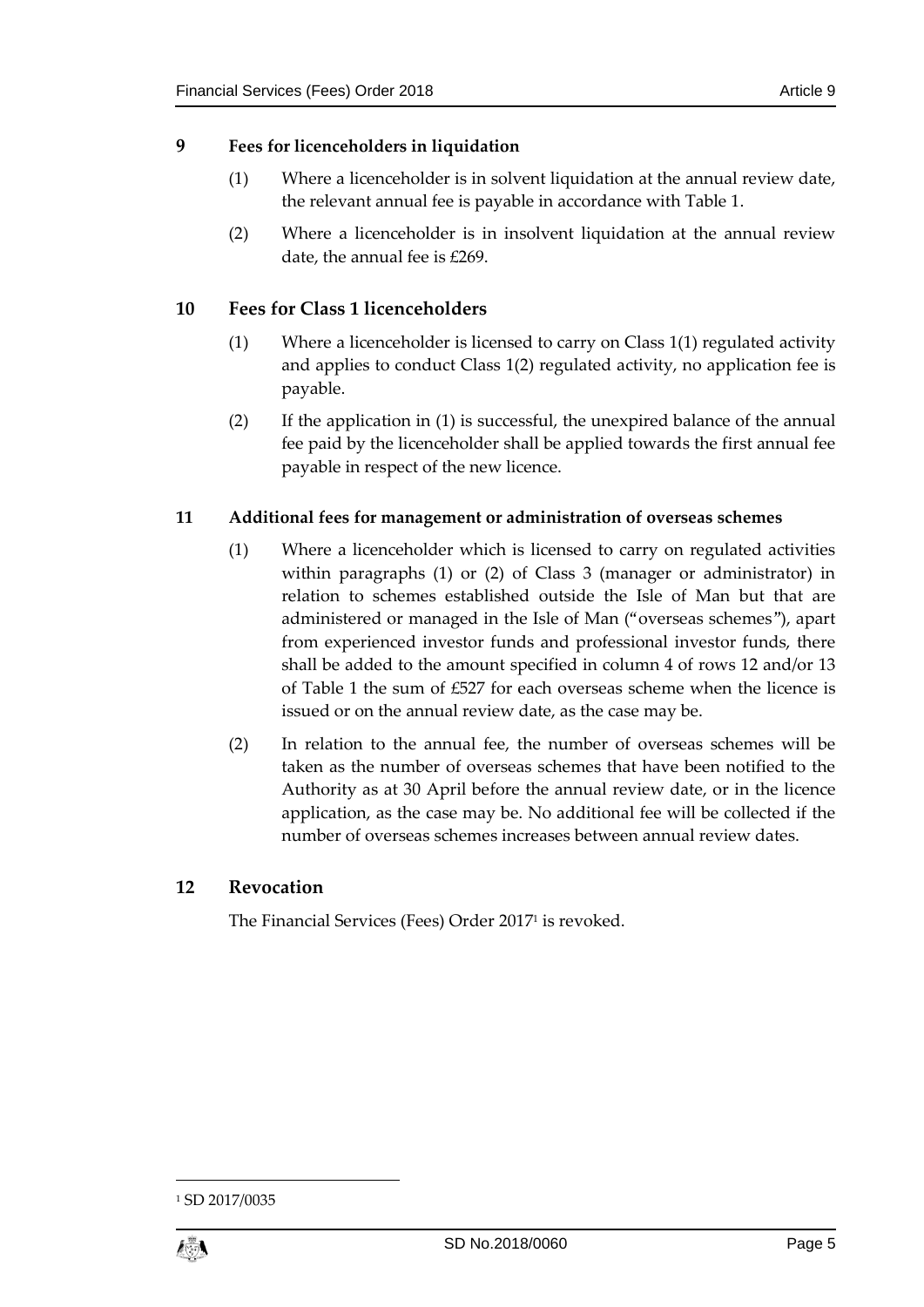#### **MADE 14 FEBRUARY 2018**

#### **K. BADGEROW**

*Chief Executive of the Isle of Man Financial Services Authority*

#### **L. BOYLE**

*Member of the Isle of Man Financial Services Authority*

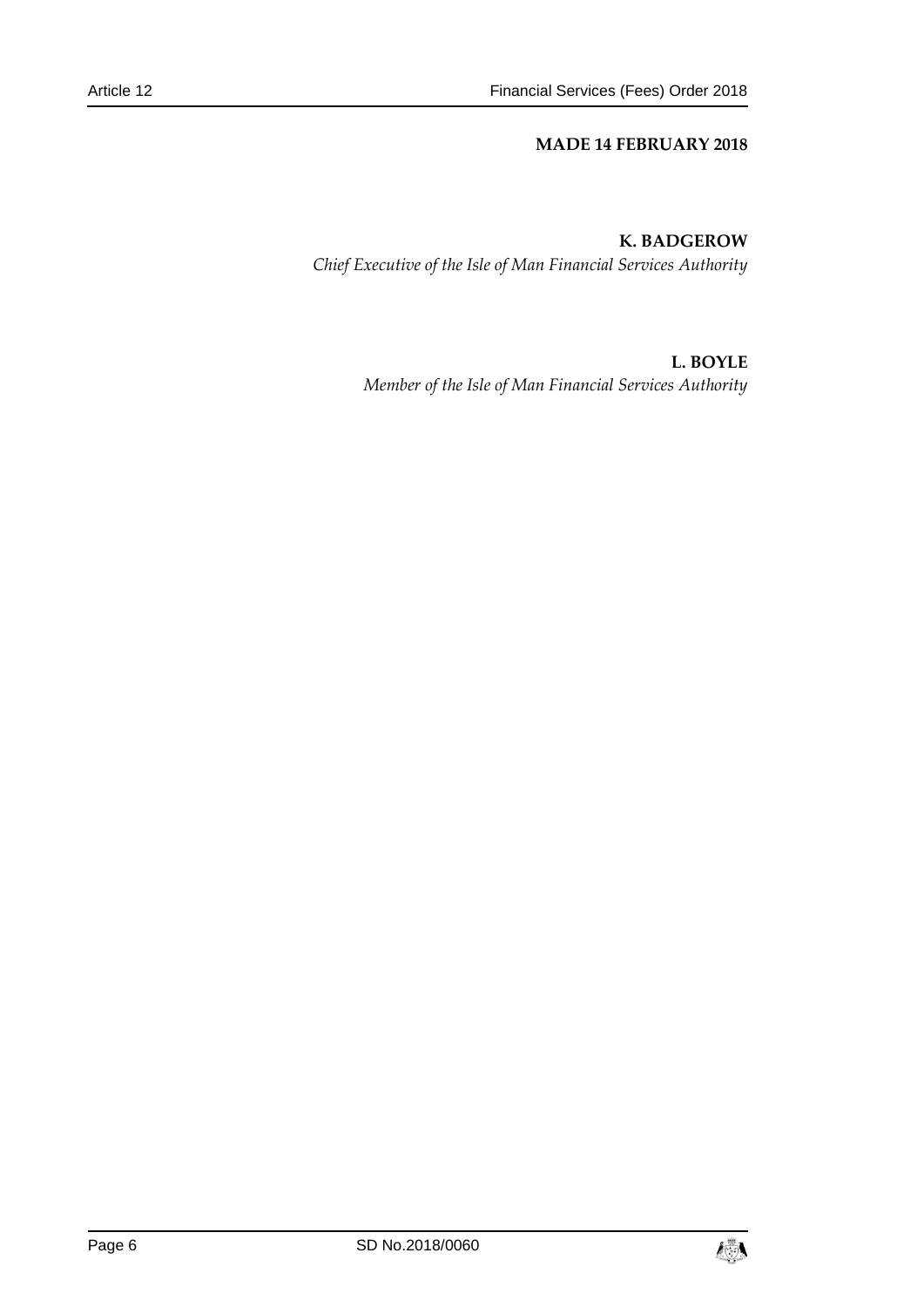#### **SCHEDULE**

## [Article 4]

## **FEES**

#### **TABLE 1**

| Column <sub>1</sub> | Column <sub>2</sub>                                                                                                                                                                                                                                                                                       | Column 3                      | Column 4                                  |
|---------------------|-----------------------------------------------------------------------------------------------------------------------------------------------------------------------------------------------------------------------------------------------------------------------------------------------------------|-------------------------------|-------------------------------------------|
|                     | Description of regulated activity                                                                                                                                                                                                                                                                         | Application<br>fee            | Annual fee                                |
| 1                   | Class $1(1)$ or Class $1(2)$ where the<br>licenceholder has total deposits excluding Isle<br>of Man inter-bank placings of -<br>up to but not including £1 billion<br>£1 billion to £5 billion<br>over £5 billion<br>(taken from the deposit taking return for 31<br>March before the annual review date) | £10,279<br>£10,279<br>£10,279 | £19,824<br>£23,481<br>£26,084             |
| 1A                  | Class $1(1)$ or Class $1(2)$ , where an Isle of Man<br>incorporated Class 1(1) or Class 1(2)<br>licenceholder, for whom the Authority is lead<br>regulator, has a branch or deposit taking<br>subsidiary outside the Island                                                                               | Nil                           | £6,891 per<br>branch and/or<br>subsidiary |
| 1B                  | Class $1(3)$ – Operating a representative office<br>of a foreign bank                                                                                                                                                                                                                                     | £3,130                        | £2,614                                    |
| $\overline{2}$      | Class 2 (1) to (7) (stockbroker) where the<br>licenceholder deals as a principal on its own<br>account                                                                                                                                                                                                    | £2,407                        | £20,660                                   |
| 3                   | Class 2 (2) to (7) (stockbroker) where the<br>licenceholder does not deal as a principal on<br>its own account                                                                                                                                                                                            | £2,407                        | £11,901                                   |
| 4                   | Class $2(2)$ and $(5)$ (custodian)                                                                                                                                                                                                                                                                        | £2,407                        | £7,779                                    |
| 5                   | Class 2(3) only                                                                                                                                                                                                                                                                                           | £2,036                        | £2,087                                    |
| 6                   | Class 2 (3) and (7) (financial adviser) $-$<br>with no more than 2 advisers at 30 April<br>before the annual review date<br>with 3 or more advisers at 30 April before<br>$\overline{\phantom{a}}$<br>the annual review date                                                                              | £2,036<br>£2,036              | £1,622<br>£2,087                          |
| 7                   | Class $2(3)$ and $(5)$                                                                                                                                                                                                                                                                                    | £2,036                        | £5,899                                    |

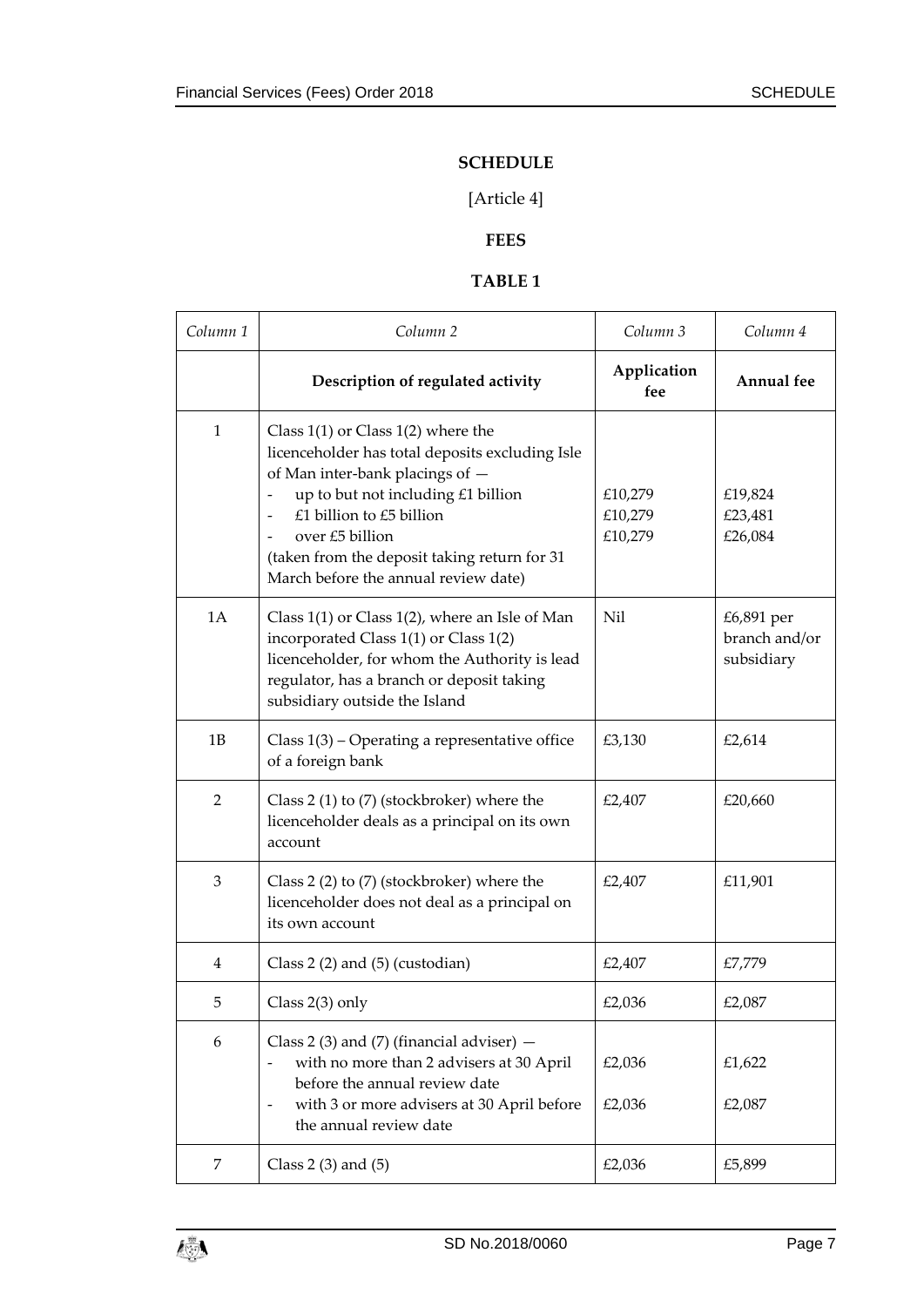| Column 1 | Column <sub>2</sub>                                                                                                                                                                                                                                                                                                                                                                                                                          | Column 3           | Column 4   |
|----------|----------------------------------------------------------------------------------------------------------------------------------------------------------------------------------------------------------------------------------------------------------------------------------------------------------------------------------------------------------------------------------------------------------------------------------------------|--------------------|------------|
|          | Description of regulated activity                                                                                                                                                                                                                                                                                                                                                                                                            | Application<br>fee | Annual fee |
| $\,8\,$  | Class $2(3)$ and $(6)$ (investment adviser to<br>retirement benefits scheme) and may include<br>(7) (financial adviser)                                                                                                                                                                                                                                                                                                                      | £2,036             | £5,899     |
| 9        | Class 2 (3) to (7) (discretionary portfolio<br>manager)                                                                                                                                                                                                                                                                                                                                                                                      | £2,036             | £5,899     |
| 10       | Class 2 $(3)$ , $(4)$ , $(5)$ and $(7)$                                                                                                                                                                                                                                                                                                                                                                                                      | £2,036             | £5,899     |
| 11       | Class 2 in any other case                                                                                                                                                                                                                                                                                                                                                                                                                    | £2,036             | £7,779     |
| 12       | Class $3(1)$ or $(2)$ (manager or administrator)<br>in relation to authorised schemes together<br>with any other scheme apart from exempt<br>schemes or exempt-type schemes                                                                                                                                                                                                                                                                  | £2,036             | £11,901    |
| 13       | Class 3 (1) or (2) (manager or administrator)<br>in relation to schemes apart from authorised<br>schemes, exempt schemes or exempt-type<br>schemes                                                                                                                                                                                                                                                                                           | £2,036             | £7,779     |
| 14       | Class $3(3)$ , $(4)$ and/or $(5)$ (trustee, fiduciary<br>custodian or custodian) except in relation to<br>authorised schemes or full international<br>schemes<br>Where the above licenceholder is also licensed<br>to carry on Class 1(1) or Class 1(2) regulated<br>activity, the annual fee in this row is not<br>payable                                                                                                                  | £2,036             | £11,901    |
| 15       | Class $3(3)$ , $(4)$ and/or $(5)$ (trustee, fiduciary<br>custodian or custodian) in relation to<br>authorised schemes or full international<br>schemes together with any other type of<br>scheme<br>Where the above licenceholder is also licensed<br>to carry on Class $1(1)$ or Class $1(2)$ regulated<br>activity, the Class $1(1)$ or Class $1(2)$ annual fee<br>in row 1 is not payable although the annual<br>fee in row 1A is payable | £2,036             | £29,276    |
| 16       | Class 3 (6) (asset manager)                                                                                                                                                                                                                                                                                                                                                                                                                  | £2,036             | £7,779     |
| 17       | Class 3 (7) (investment adviser)                                                                                                                                                                                                                                                                                                                                                                                                             | £2,036             | £5,899     |
| 18       | Class 3 (8) (promoter)                                                                                                                                                                                                                                                                                                                                                                                                                       | £2,036             | £1,881     |

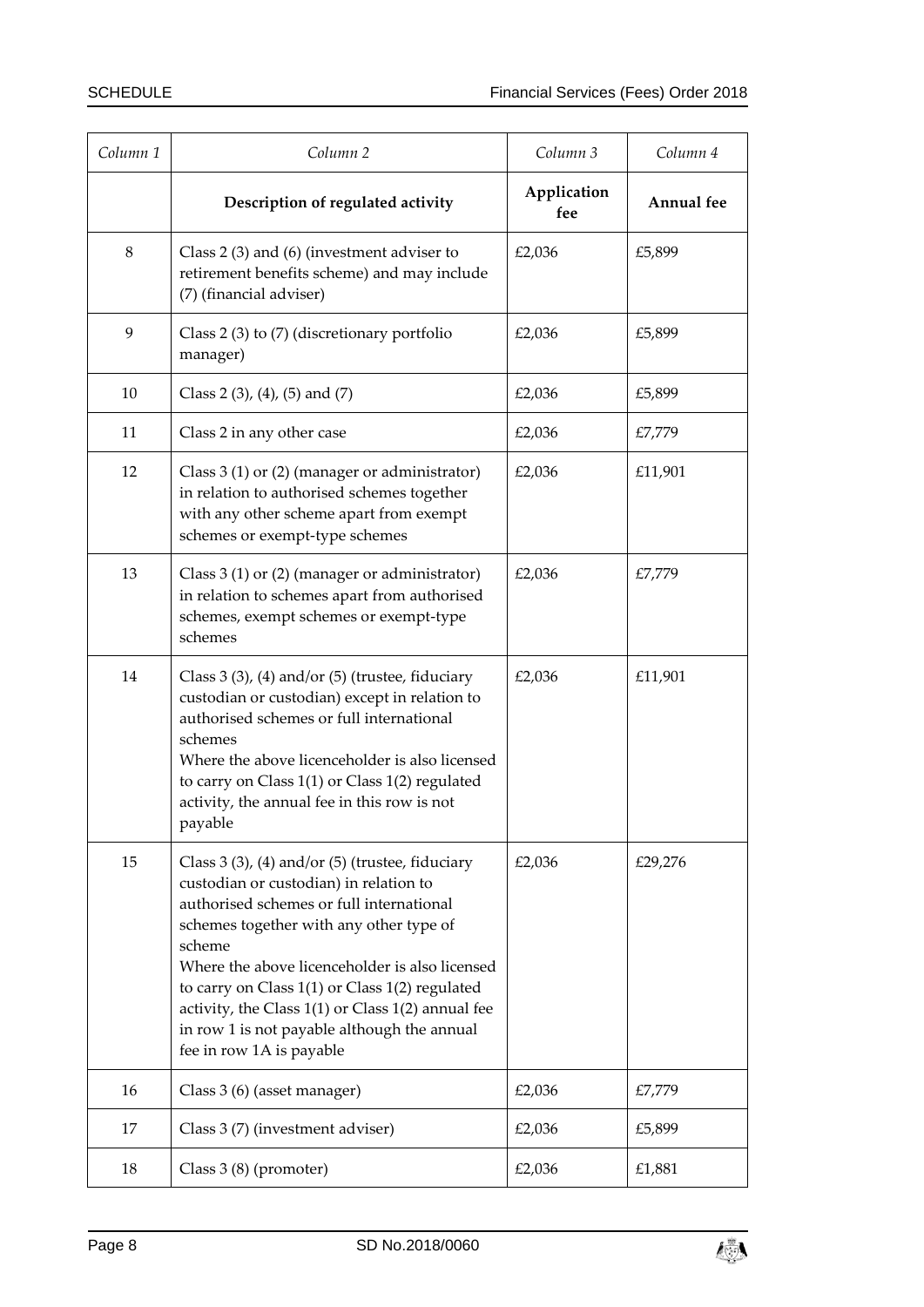| Column <sub>1</sub> | Column <sub>2</sub>                                                                                                                                                                                                                                                                                                                                                                                                                                                                                               | Column 3                   | Column 4                                                                                             |
|---------------------|-------------------------------------------------------------------------------------------------------------------------------------------------------------------------------------------------------------------------------------------------------------------------------------------------------------------------------------------------------------------------------------------------------------------------------------------------------------------------------------------------------------------|----------------------------|------------------------------------------------------------------------------------------------------|
|                     | Description of regulated activity                                                                                                                                                                                                                                                                                                                                                                                                                                                                                 | Application<br>fee         | <b>Annual</b> fee                                                                                    |
| 19                  | Class 3 (9) (management and/or<br>administration services)                                                                                                                                                                                                                                                                                                                                                                                                                                                        | £2,036                     | £12,469                                                                                              |
| 20                  | Class 3 (10) (administration services to<br>overseas manager and/or administrator)                                                                                                                                                                                                                                                                                                                                                                                                                                | £2,036                     | £5,899                                                                                               |
| 21                  | Class $3(11)$ and/or $(12)$ (manager etc. of<br>exempt or exempt-type scheme)                                                                                                                                                                                                                                                                                                                                                                                                                                     | £527                       | £527                                                                                                 |
| 22                  | Class $3(13)$                                                                                                                                                                                                                                                                                                                                                                                                                                                                                                     | Nil                        | Nil                                                                                                  |
| 23                  | Class 4 and/or Class 5 (except as mentioned in<br>rows 24 to 26 below)                                                                                                                                                                                                                                                                                                                                                                                                                                            | £2,149                     | See Table 2                                                                                          |
| 24                  | Class 5 (4) (trust corporation) together with<br>any Class 4 or 5 activities                                                                                                                                                                                                                                                                                                                                                                                                                                      | £2,511                     | See Table 2                                                                                          |
| 25                  | Class 4 (6) professional officer where the<br>licenceholder has -<br>1 to 15 directorships<br>16 to 25 directorships<br>$\qquad \qquad \blacksquare$<br>26 or more directorships<br>$\qquad \qquad \blacksquare$<br>as at $-$<br>30 April (to be notified to the Authority<br>by 15 May); or<br>if such notification is not received by that<br>$\overline{\phantom{a}}$<br>date, taken from the last annual<br>regulatory return made to the Authority<br>on or before 30 April before the annual<br>review date | £1,674<br>£1,674<br>£1,674 | £682<br>£889<br>£1,044 for 26<br>directorships<br>plus £31 for<br>each<br>additional<br>directorship |
| 26                  | Class $5(2)$ and/or $(5)$ and/or $(6)$ professional<br>officer where the licenceholder has -<br>1 to 5 appointments<br>6 to 10 appointments<br>11 or more appointments<br>$\qquad \qquad \blacksquare$<br>as trustee, enforcer or protector as at -<br>30 April (to be notified to the Authority<br>by $15$ May); or<br>taken from the last annual regulatory<br>$\overline{\phantom{a}}$<br>return made to the Authority on or before<br>30 April before the annual review date                                  | £1,674<br>£1,674<br>£1,674 | £682<br>£889<br>£1,044 for 11<br>appointments<br>plus £62 for<br>each<br>additional<br>appointment   |
| 27                  | Class 6 (crowdfunding platforms)                                                                                                                                                                                                                                                                                                                                                                                                                                                                                  | £2,036                     | £7,779                                                                                               |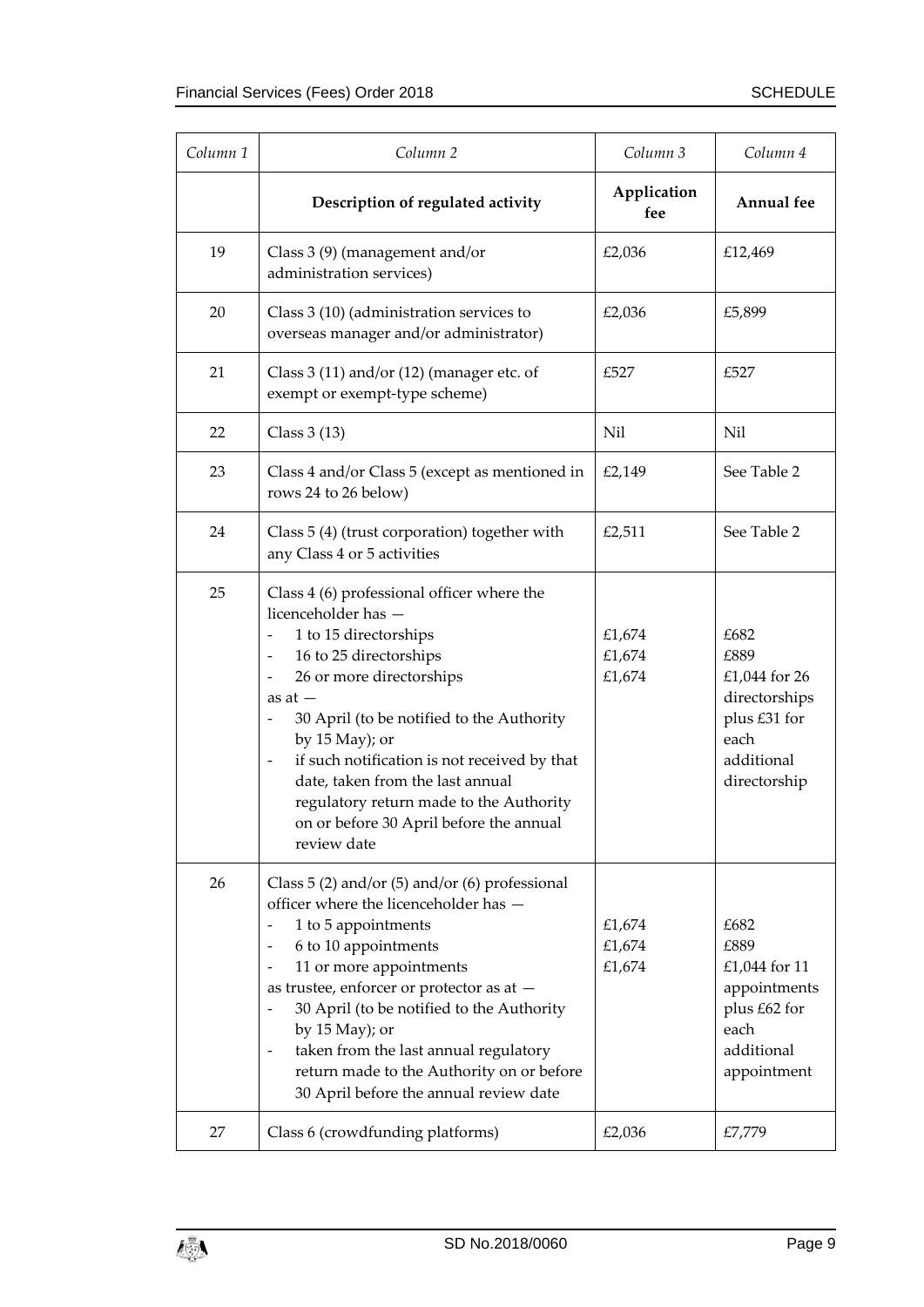| Column <sub>1</sub> | Column <sub>2</sub>                                                                                                                                                                                                                                                                                                                                                                                                                                                                                                                                                                    | Column 3                                       | Column 4                                         |
|---------------------|----------------------------------------------------------------------------------------------------------------------------------------------------------------------------------------------------------------------------------------------------------------------------------------------------------------------------------------------------------------------------------------------------------------------------------------------------------------------------------------------------------------------------------------------------------------------------------------|------------------------------------------------|--------------------------------------------------|
|                     | Description of regulated activity                                                                                                                                                                                                                                                                                                                                                                                                                                                                                                                                                      | Application<br>fee                             | <b>Annual</b> fee                                |
| 28                  | Class 7 (management or administration<br>services)                                                                                                                                                                                                                                                                                                                                                                                                                                                                                                                                     | £527                                           | Nil                                              |
| 29                  | Class $8(1)$ , $(2)(b)$ and/or $(3)$ (bureau de<br>change, payment services as agent and cheque<br>cashing services)                                                                                                                                                                                                                                                                                                                                                                                                                                                                   | £1,044                                         | £1,044                                           |
| 30                  | Class $8(2)(a)$ and/or $(4)$ (payment services as<br>principal and e-money issuance) calculated by<br>reference to the Isle of Man annual turnover<br>related to that regulated activity calculated as<br>at the licenceholder's annual reporting date -<br>Up to and including $£1$ million (or where<br>the licenceholder has not reached its first<br>annual review date)<br>Over $£1$ million and up to and including<br>$£5$ million<br>Over £5 million and up to and including<br>$£50$ million<br>Over £50 million and up to and including<br>£100 million<br>Over £100 million | £2,304<br>£2,304<br>£2,304<br>£2,304<br>£2,304 | £1,044<br>£6,322<br>£8,616<br>£10,909<br>£12,634 |

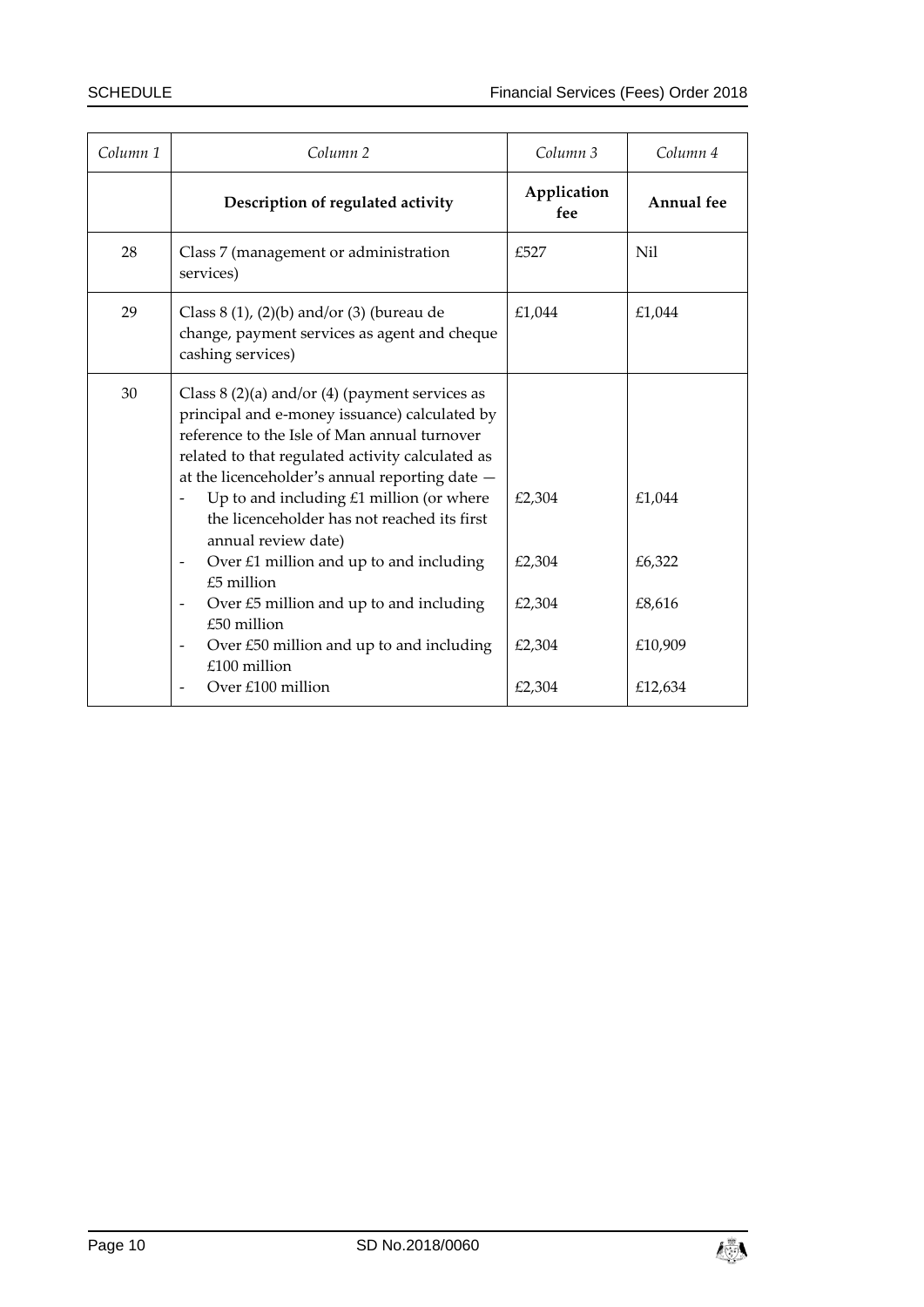| partnerships and trusts for which a<br>licenceholder (and any subsidiary<br>from the last annual regulatory return<br>made to the Authority on or before 30<br>April before the annual review date) | Total number of companies, foundations,<br>companies under a nominee exemption)<br>carries on Class 4 or 5 activities (taken | Class 4 and/or 5<br>activities including<br>Class 5(4) (trust<br>corporation) | Class 4 and/or Class<br>5 activities<br>excluding Class 5(4)<br>(trust corporation) |
|-----------------------------------------------------------------------------------------------------------------------------------------------------------------------------------------------------|------------------------------------------------------------------------------------------------------------------------------|-------------------------------------------------------------------------------|-------------------------------------------------------------------------------------|
| Column <sub>1</sub>                                                                                                                                                                                 | Column <sub>2</sub>                                                                                                          | Column <sub>3</sub>                                                           | Column 4                                                                            |
| Exceeding                                                                                                                                                                                           | Not exceeding                                                                                                                |                                                                               |                                                                                     |
| reached its first annual review date                                                                                                                                                                | New Class 4 or 5 licenceholder that has not                                                                                  | £9,504                                                                        | £1,157                                                                              |
|                                                                                                                                                                                                     | 100                                                                                                                          | £9,504                                                                        | £1,157                                                                              |
| 100                                                                                                                                                                                                 | 250                                                                                                                          | £9,504                                                                        | £2,511                                                                              |
| 250                                                                                                                                                                                                 | 500                                                                                                                          | £9,504                                                                        | £4,804                                                                              |
| 500                                                                                                                                                                                                 | 1,000                                                                                                                        | £9,504                                                                        | £9,504                                                                              |
| 1,000                                                                                                                                                                                               | 2,500                                                                                                                        | £14,142                                                                       | £14,142                                                                             |
| 2,500                                                                                                                                                                                               | 5,000                                                                                                                        | £18,780                                                                       | £18,780                                                                             |
| 5,000                                                                                                                                                                                               | 7,500                                                                                                                        | £28,119                                                                       | £28,119                                                                             |
| 7,500                                                                                                                                                                                               |                                                                                                                              | £37,405                                                                       | £37,405                                                                             |

#### **TABLE 2**